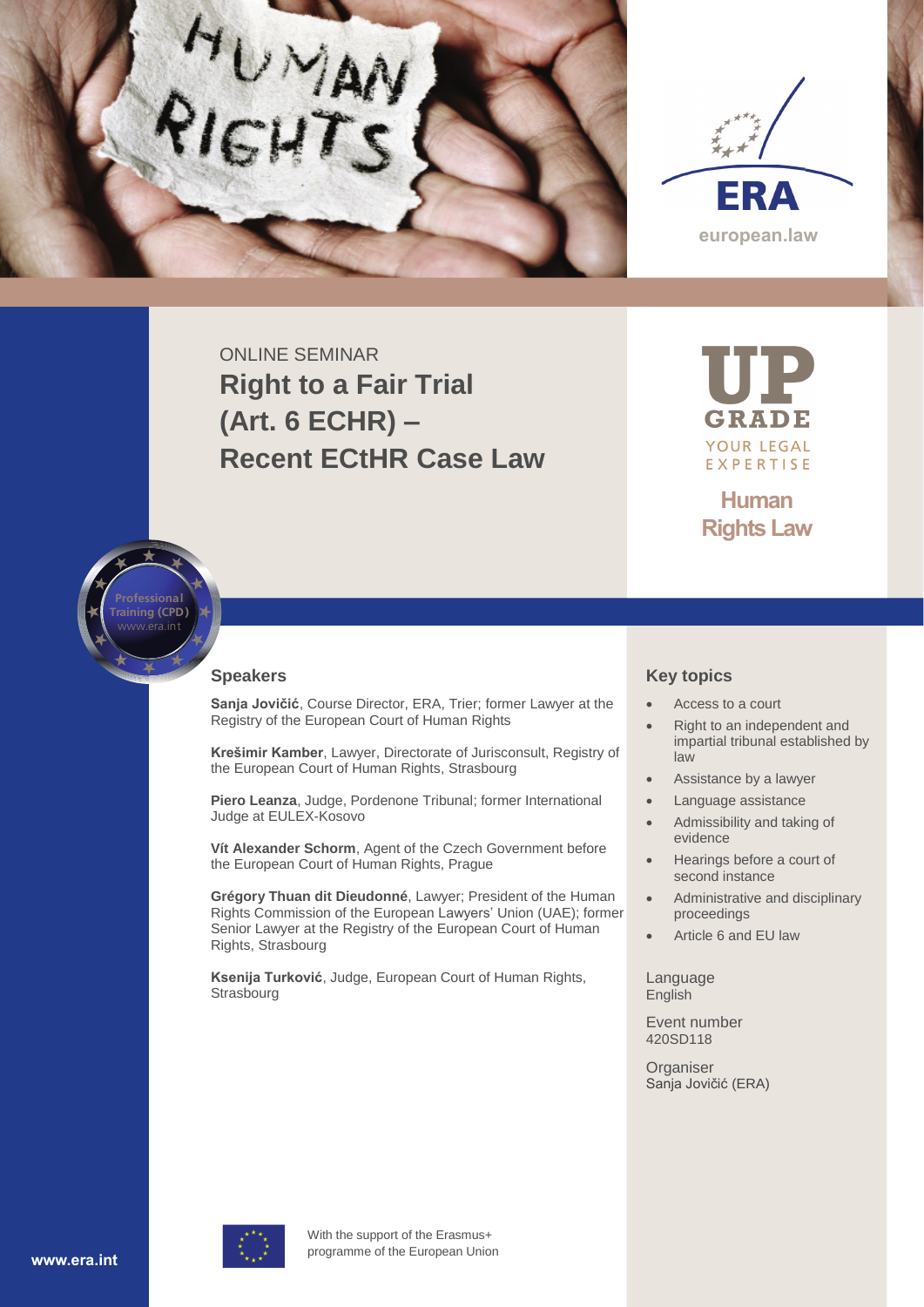# **Thursday, 4 June 2020**

- 13:30 Welcome and introduction Sanja Jovičić
- 13:45 **Access to a court: immunity from jurisdiction and restrictions on access to superior courts**
	- *Ndayegamiye-Mporamazina v. Switzerland*, no. 16874/12; *Naït-Liman v. Switzerland* [GC], no. 51357/07; *Zubac v. Croatia* [GC], no. 40160/12 *Ksenija Turković*
- 14:30 Discussion

#### 14:45 **Right to an independent and impartial tribunal established by law**

- Right to an independent tribunal: *Thiam v. France*, no. 80018/12; *Mutu and Pechstein v. Switzerland*, nos. 40575/10 and 67474/10
- Right to an impartial tribunal: *Boyan Gospodinov v. Bulgaria*, no. 28417/07; *Nicholas v. Cyprus*, no. 63246/10; *Otegi Mondragon v. Spain*, nos. 4184/15 and 4 others
- "Established by law": *Guðmundur Andri Ástráðsson v. Iceland*, no. 26374/18, pending before the Grand Chamber
- *Vít Alexander Schorm*
- 15:30 Discussion
- 15:45 Break

#### 16:00 **Admissibility and taking of evidence**

- Ability to question anonymous or absent witnesses in the post-*Al Khawaja* case law: *Asani v. the former Yugoslav Republic of Macedonia*, no. 27962/10; *Avagyan v. Armenia*, no. 1837/10; *Cabral v. the Netherlands*, no. 37617/10; *T.K. v. Lithuania*, no. 114000/12
- Defence motion to examine a witness: *Murtazaliyeva v. Russia* [GC], no. 36658/05
- Admissibility of evidence in criminal proceedings: *Pereira Cruz and Others v. Portugal*, nos. 56396/12 and 3 others
- Admissibility of evidence in civil proceedings: *Devinar v. Slovenia*, no. 28621/15 *Krešimir Kamber*
- 
- 16:45 Discussion
- 17:00 End of first online seminar day

## **Objective**

This online seminar will provide participants with a detailed insight into the recent case law of the European Court of Human Rights on the right to a fair trial under Article 6 of the European Convention on Human Rights and Fundamental Freedoms, with a focus on the most important judgments since 2018. The training will provide the participants with the necessary tools to identify and address human rights violations relating to Article 6 and apply that provision in domestic proceedings.

## **Who should participate in the online seminar?**

Lawyers in private practice, judges, prosecutors, State Agents, legal staff of international organisations and NGOs.

## **You will learn…**

- how to interpret Article 6 of the Convention
- how to exercise the right to a fair trial and how to handle possible restrictions
- how the ECtHR has interpreted Art. 6 of the Convention in specific cases
- how to apply validly to the ECtHR with due regard to the admissibility requirements provided for in the Convention.

## **CPD**

ERA's programmes meet the standard requirements for recognition as Continuing Professional Development (CPD). This online seminar corresponds to **6.5 CPD hours**.

## **Interact online**

You can address questions to the speakers in the chat box that will appear on your screen during the online seminar. The Chair will read your question to the respective speaker who will answer your question verbally.

## **Your contact persons**



Sanja Jovičić Course Director E-Mail: SJovicic@era.int



Laura König Assistant E-Mail: LKoenig@era.int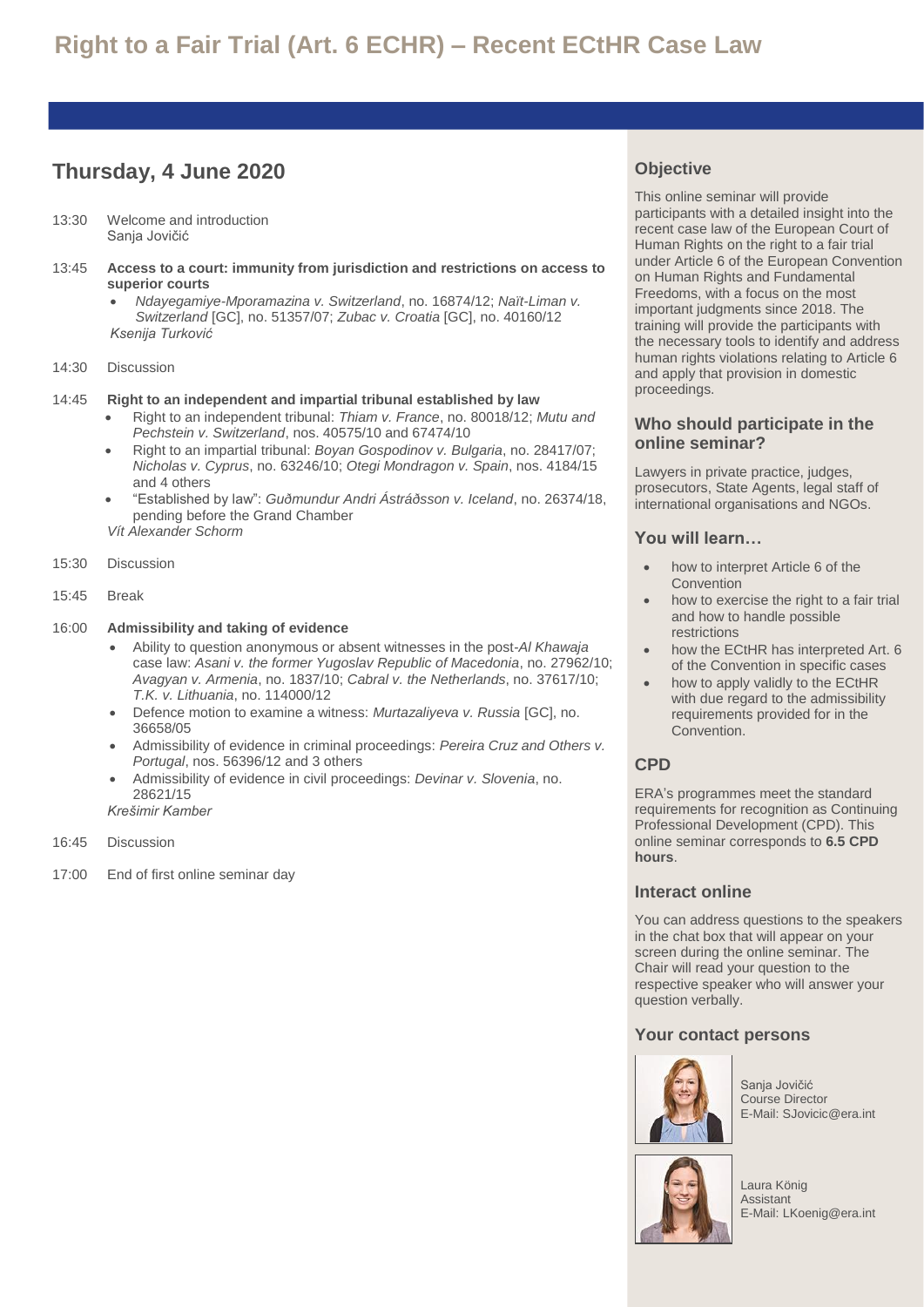

## **Friday, 5 June 2020**

#### 09:00 **Assistance in criminal proceedings**

- Right of access to a lawyer: *Beuze v. Belgium* [GC], no. 71409/10; *Dimitar Mitev v.Bulgaria*, no. 34779/09; *Mehmet Duman v. Turkey*, no. 38740/09; *Knox v. Italy*, no. 76577/13
- Compulsory representation by a lawyer: *Correia de Matos v. Portugal* [GC], no. 56402/12

• Language assistance: *Vizgirda v. Slovenia*, no. 59868/08

*Grégory Thuan dit Dieudonné*

#### 9:45 Discussion

#### 10:00 **Applicability of Article 6 in specific contexts**

- Hearings before a court of second instance: *Bivolaru v. Romania* (N° 2), no. 66580/12
- Administrative proceedings: *Produkcija Plus Storitveno podjetje d.o.o. v. Slovenia*, no. 47072/15; *Sancaklı v. Turkey*, no. 1385/07; *Vyacheslav Korchagin v. Russia*, no. 12307/16
- Disciplinary proceedings against a judge: *Ramos Nunes de Carvalho e Sá v. Portugal* [GC], nos. 55391/13 and 2 others; *Denisov v. Ukraine* [GC], no. 76639/11
- EU law: *Baydar v. The Netherlands*, no. 55385/14; *Harisch v. Germany*, no. 50053/16; *Repcevirág Szövetkezet v. Hungary*, no. 70750/14; *Pirozzi v. Belgium*, no. 21055/11 *Piero Leanza*
- 10:45 Discussion
- 11:00 Break

#### 11:15 **Submitting a case to the ECtHR: misconceptions and best practice**

- How does the Court work?
- Admissibility criteria
- Interim measures
- Practical case study
- *Sanja Jovičić*
- 12:00 Discussion
- 12:15 End of online seminar

For programme updates: **[www.era.int](http://www.era.int/)** Programme may be subject to amendment.

## **What participants liked last time**

"In-depth knowledge of the present issues from inside practitioners"

"Highly qualified speakers on recent case law of ECHR on access to a court"

"I participated in many ERA seminars and was never disappointed"

## **Save the date**

**Recent Case Law of the ECtHR in Asylum Matters – Online Seminar** 18-19 June 2020

**Whistleblowers' Protection in Europe** Brussels, 24-25 September 2020

**Annual Conference on the Rights of Persons with Disabilities** Trier, 29-30 October 2020

## **e-Learning @ ERA**

Keep up-to-date without leaving your office on the latest developments in EU law.

e-Presentations focus on latest developments or a specific topic issue in a particular area of law. Leading practitioners and academics on EU law speak about one specific topic or problem. The recording and the speaker's presentation are combined in a split-screen video podcast, together with full hyperlinked supporting material. They cover an average learning time of around 45 minutes.

**www.era.int/elearning**